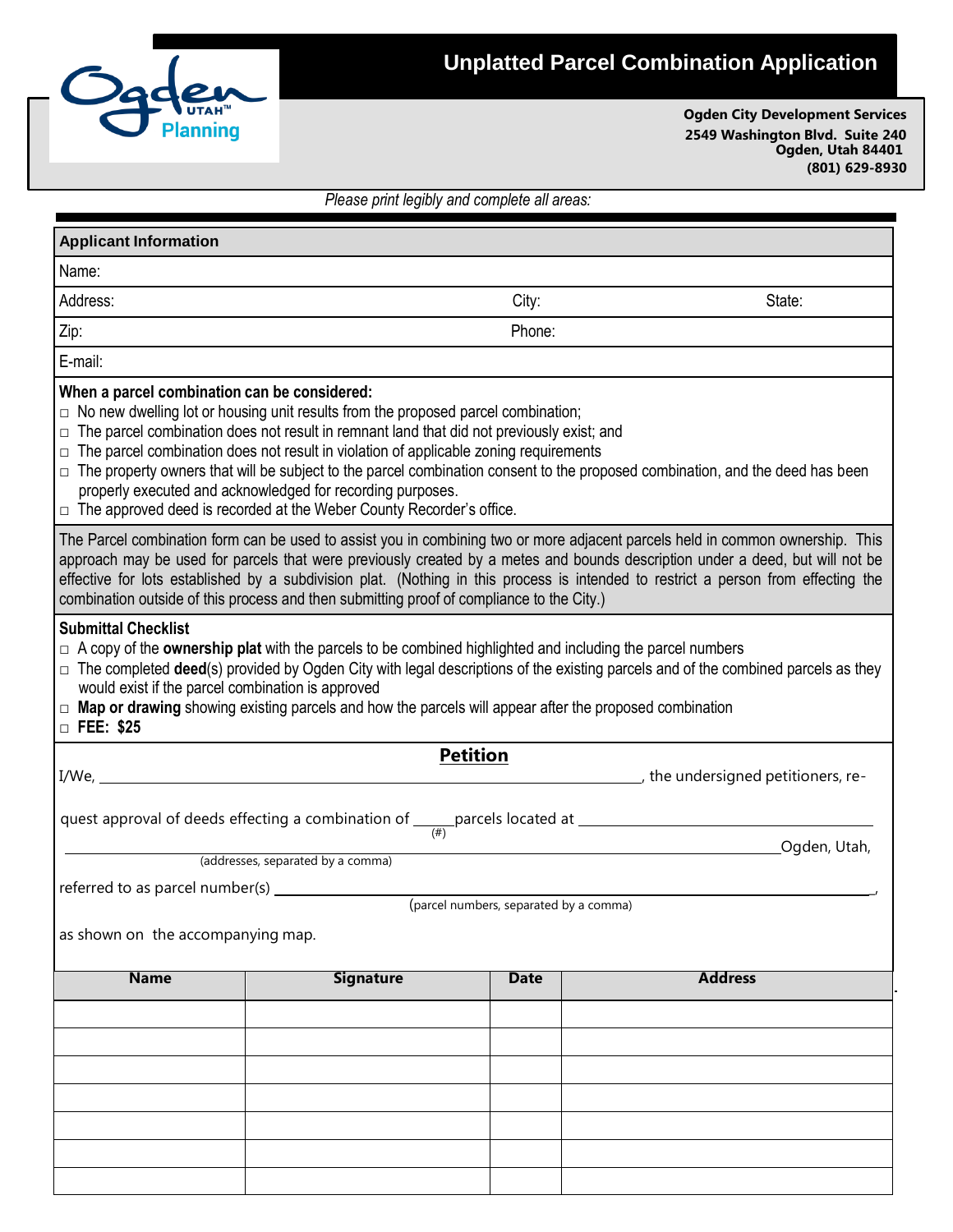| <b>Staff Use Only</b><br><b>Conditions of Approval:</b>                                                                                                                                                                                                                                                    |                                                                                                                                  |
|------------------------------------------------------------------------------------------------------------------------------------------------------------------------------------------------------------------------------------------------------------------------------------------------------------|----------------------------------------------------------------------------------------------------------------------------------|
| <b>Approved:</b>                                                                                                                                                                                                                                                                                           |                                                                                                                                  |
| <b>Community Development Director or his designee</b>                                                                                                                                                                                                                                                      | date                                                                                                                             |
| <b>City Engineer</b>                                                                                                                                                                                                                                                                                       | date                                                                                                                             |
| <b>City Attorney</b>                                                                                                                                                                                                                                                                                       | date                                                                                                                             |
| <b>OGDEN CITY APPROVAL</b><br>This lot combination effected in the above deed(s) is hereby approved by the Community Development Director or Director's<br>Designee of Ogden City, in accordance with the Ogden City Ordinance and the requirements of State law, this _day of<br>$20$ .<br><b>ATTEST:</b> | <b>OGDEN CITY, a municipal corporation</b>                                                                                       |
| <b>City Recorder</b>                                                                                                                                                                                                                                                                                       | By<br>Community Development Director or Director's designee                                                                      |
|                                                                                                                                                                                                                                                                                                            | <b>ACKNOWLEDGEMENT</b>                                                                                                           |
| <b>STATE OF UTAH</b><br>: §<br><b>COUNTY OF WEBER)</b>                                                                                                                                                                                                                                                     |                                                                                                                                  |
| acknowledged to me that they executed the same.                                                                                                                                                                                                                                                            | Community Development Director or Director's Designee, and the City Recorder, the signer(s) of the foregoing instrument who duly |
| My Commission Expires:                                                                                                                                                                                                                                                                                     | <b>NOTARY PUBLIC</b>                                                                                                             |
| Residing in                                                                                                                                                                                                                                                                                                | County, Utah.                                                                                                                    |
|                                                                                                                                                                                                                                                                                                            |                                                                                                                                  |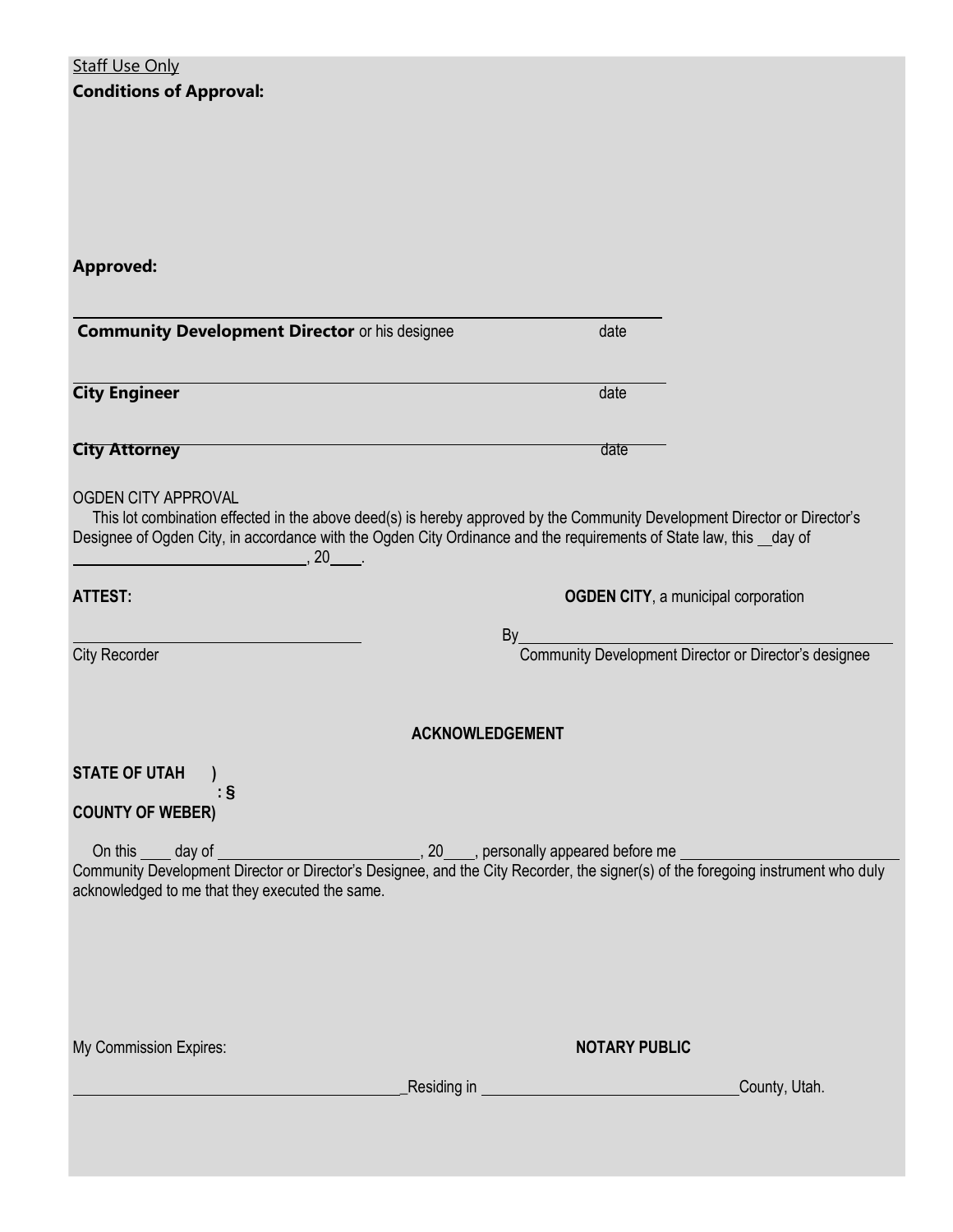# QUIT CLAIM DEED AND AGREEMENT FOR DEVELOPMENT OF LAND

 $\lambda$ 

, Grantor(s) of Ogden City,

Coun- ty of Weber, State of Utah, hereby quitclaim(s) all of its right, title and interest to

, Grantee(s) of Ogden, County of Weber, State of

(Street address)

Utah, for the sum of one dollar (\$1.00) and other goods and valuable consideration of the following described tracts of land in WEBER County, State of Utah:

All of Parcel ID number(s)

In Ogden City, Weber County, Utah; to wit:

See Exhibit "A" attached hereto and incorporated herein by reference

The new boundaries for the combined parcel is described as follows:

See Exhibit "B" attached hereto and incorporated herein by reference

To be held hereafter in common ownership, unless subsequently subdivided in accordance with the requirements of law.

WITNESS the hand of said GRANTOR, this  $\frac{1}{2}$  day of  $\frac{1}{2}$  20  $\frac{1}{2}$ .

GRANTOR(S):

By:

Name/Title: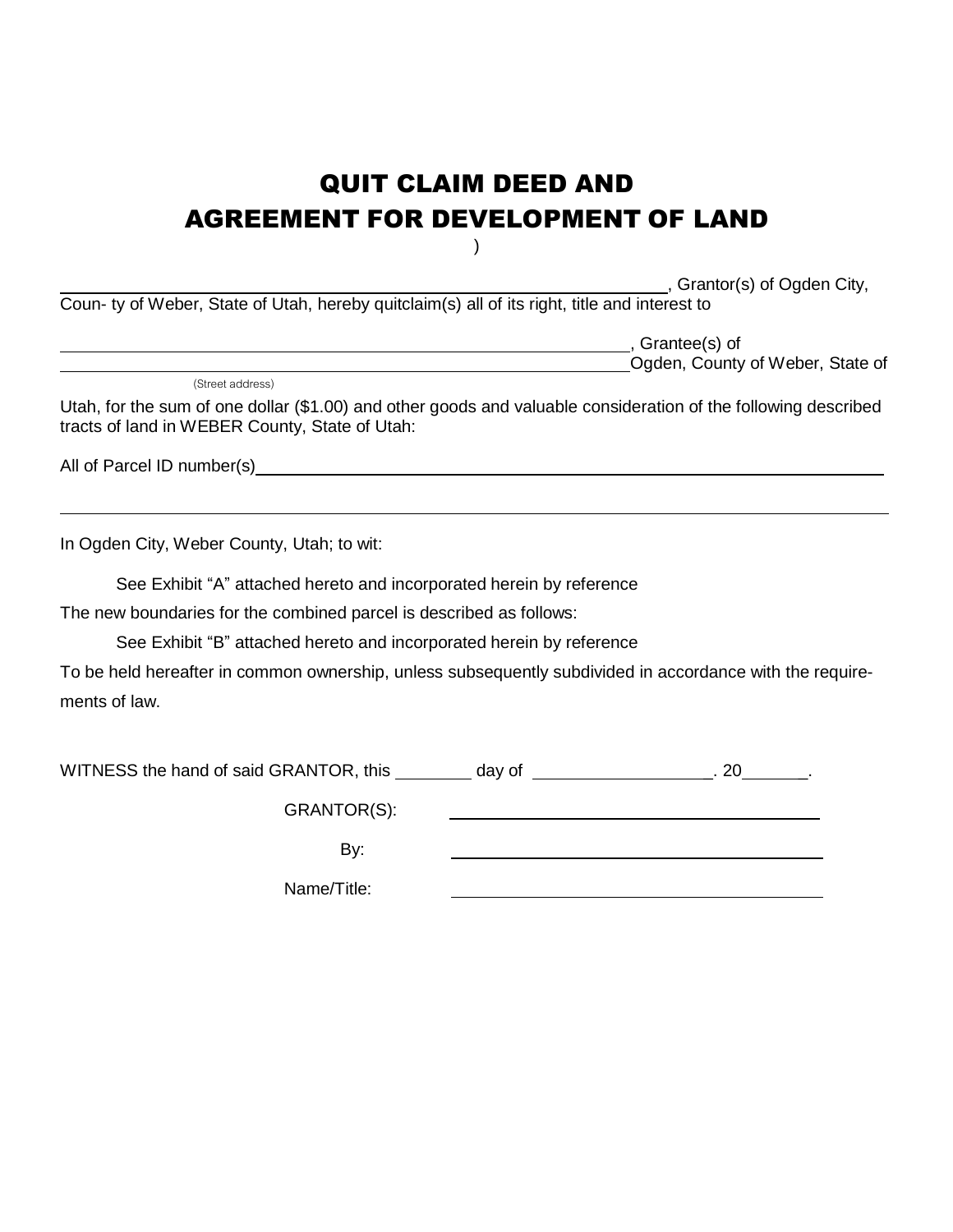|                                                                           | <b>ACKNOWLEDGMENT</b>                            |                                                                                                                 |
|---------------------------------------------------------------------------|--------------------------------------------------|-----------------------------------------------------------------------------------------------------------------|
|                                                                           | (Owner/Developer)                                |                                                                                                                 |
| State of Utah )                                                           | (Complete only if Individual)                    |                                                                                                                 |
| $\therefore$ \$                                                           |                                                  |                                                                                                                 |
| County of Weber)                                                          |                                                  |                                                                                                                 |
|                                                                           |                                                  | On the ________ day of _________________, 20______, personally appeared before me ________________________      |
| duly acknowledged to me that he/she/they executed the same.               |                                                  | ________________, the signer(s) of the foregoing instrument, who                                                |
|                                                                           |                                                  |                                                                                                                 |
|                                                                           |                                                  | NOTARY PUBLIC                                                                                                   |
|                                                                           |                                                  |                                                                                                                 |
| My commission expires:                                                    |                                                  |                                                                                                                 |
|                                                                           | Residing in ______________________________County |                                                                                                                 |
|                                                                           |                                                  |                                                                                                                 |
|                                                                           |                                                  |                                                                                                                 |
| STATE OF<br>ş<br>COUNTY OF )                                              |                                                  |                                                                                                                 |
|                                                                           |                                                  | On this ______ day of _____________________, 20_____, personally appeared before me, the undersigned notary,    |
|                                                                           |                                                  |                                                                                                                 |
|                                                                           |                                                  | who being by me duly sworn did say that he/she is the methods of the state methods of the state of the state of |
|                                                                           |                                                  |                                                                                                                 |
|                                                                           |                                                  |                                                                                                                 |
| entity, and he/she acknowledged to me that said entity executed the same. |                                                  |                                                                                                                 |
|                                                                           |                                                  | NOTARY PUBLIC                                                                                                   |
|                                                                           |                                                  |                                                                                                                 |
|                                                                           |                                                  |                                                                                                                 |
|                                                                           |                                                  |                                                                                                                 |
|                                                                           |                                                  |                                                                                                                 |
| My commission expires:                                                    |                                                  |                                                                                                                 |
|                                                                           |                                                  | County                                                                                                          |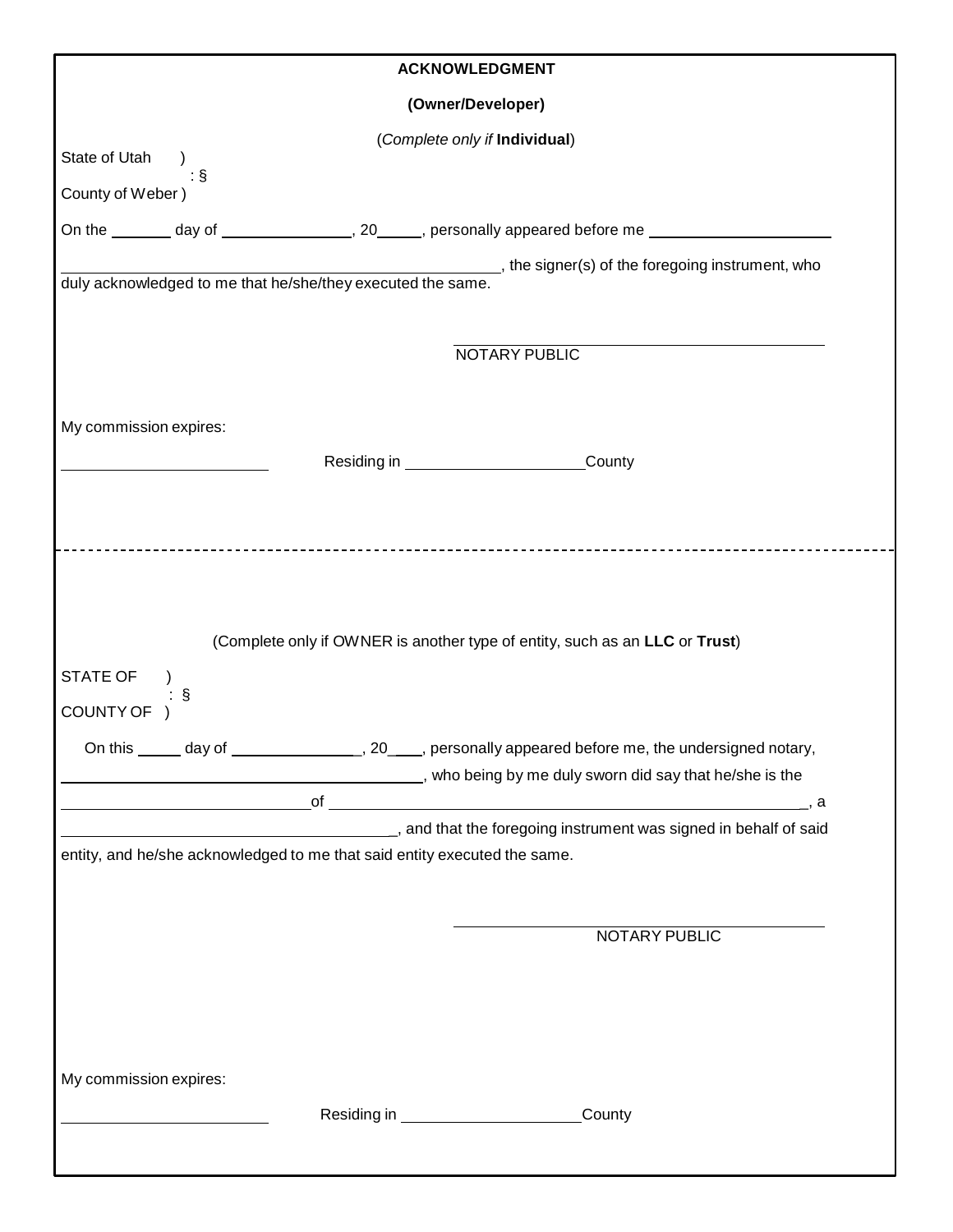|                                                |                            | (Complete only if Corporation) |               |                                                                                                                          |  |
|------------------------------------------------|----------------------------|--------------------------------|---------------|--------------------------------------------------------------------------------------------------------------------------|--|
| STATE OF )                                     |                            |                                |               |                                                                                                                          |  |
| : §<br>COUNTY OF )                             |                            |                                |               |                                                                                                                          |  |
|                                                |                            |                                |               |                                                                                                                          |  |
|                                                |                            |                                |               | who being by me duly sworn, did say that he/she is  All the stream and the set of the sheal of the sheal of              |  |
|                                                |                            |                                |               |                                                                                                                          |  |
|                                                |                            |                                |               | ing instrument was signed in behalf of said corporation by authority of its Board of Directors, and he acknowledged to   |  |
| me that said corporation executed the same.    |                            |                                |               |                                                                                                                          |  |
|                                                |                            |                                |               |                                                                                                                          |  |
|                                                |                            |                                | NOTARY PUBLIC |                                                                                                                          |  |
|                                                |                            |                                |               |                                                                                                                          |  |
|                                                |                            |                                |               |                                                                                                                          |  |
|                                                |                            |                                |               | Residing in ____________________________County                                                                           |  |
|                                                |                            |                                |               |                                                                                                                          |  |
|                                                |                            |                                |               |                                                                                                                          |  |
|                                                |                            |                                |               |                                                                                                                          |  |
|                                                |                            |                                |               |                                                                                                                          |  |
|                                                | -------------------------- |                                |               |                                                                                                                          |  |
|                                                |                            |                                |               |                                                                                                                          |  |
|                                                |                            | (Complete only if Partnership) |               |                                                                                                                          |  |
| STATE OF                                       |                            |                                |               |                                                                                                                          |  |
| - §<br>COUNTY OF                               |                            |                                |               |                                                                                                                          |  |
|                                                |                            |                                |               |                                                                                                                          |  |
|                                                |                            |                                |               |                                                                                                                          |  |
|                                                |                            |                                |               |                                                                                                                          |  |
|                                                |                            |                                |               | that the foregoing instrument was duly authorized by the partnership at a lawful meeting held or by authority of its by- |  |
| laws and signed in behalf of said partnership. |                            |                                |               |                                                                                                                          |  |
|                                                |                            |                                |               |                                                                                                                          |  |
|                                                |                            |                                | NOTARY PUBLIC |                                                                                                                          |  |
|                                                |                            |                                |               |                                                                                                                          |  |
|                                                |                            |                                |               |                                                                                                                          |  |
|                                                |                            |                                |               | _County                                                                                                                  |  |
|                                                |                            |                                |               |                                                                                                                          |  |
|                                                |                            |                                |               |                                                                                                                          |  |
|                                                |                            |                                |               |                                                                                                                          |  |
|                                                |                            |                                |               |                                                                                                                          |  |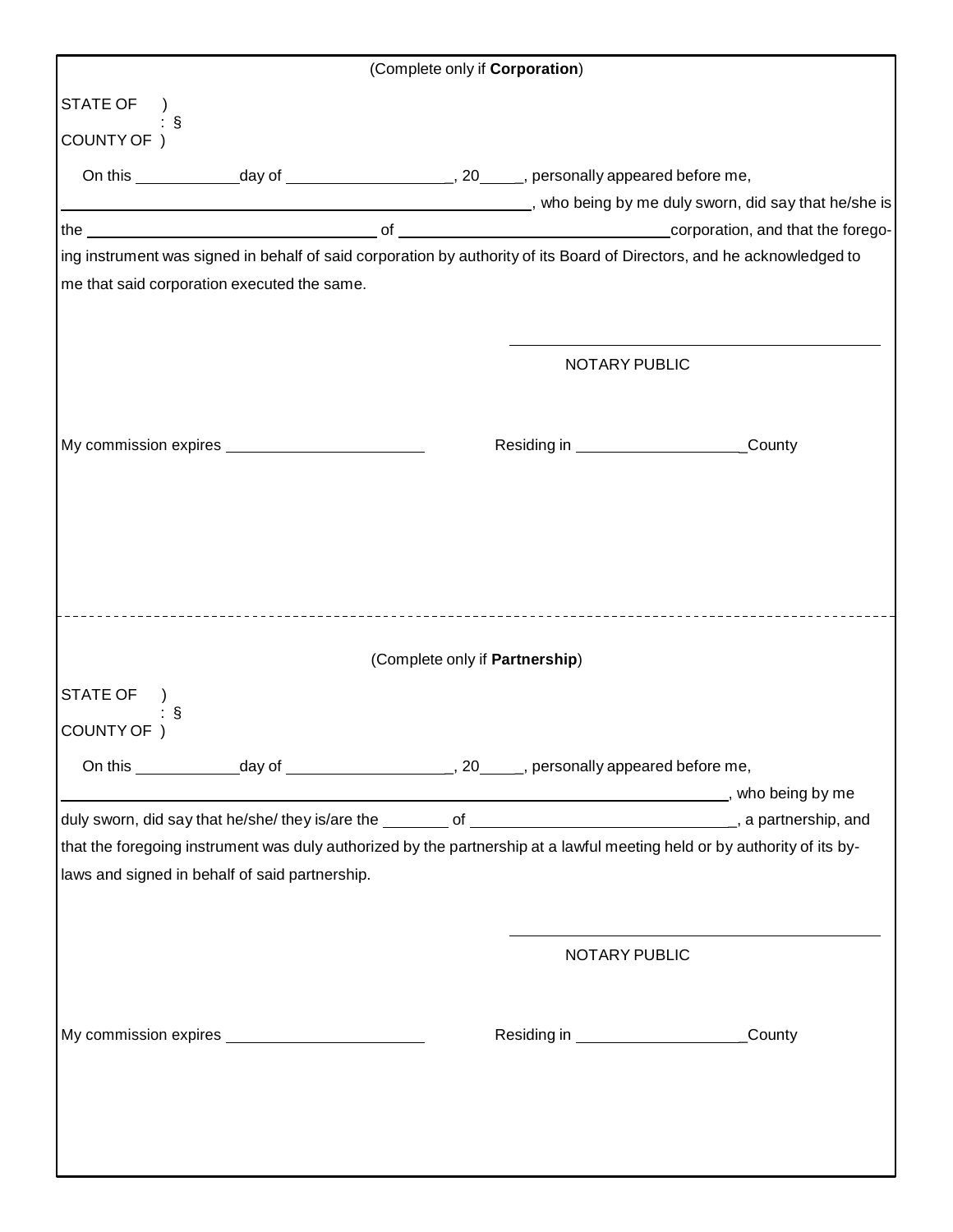### **EXHIBIT A**

Existing Parcel(s)

Parcel No.

Legal Description